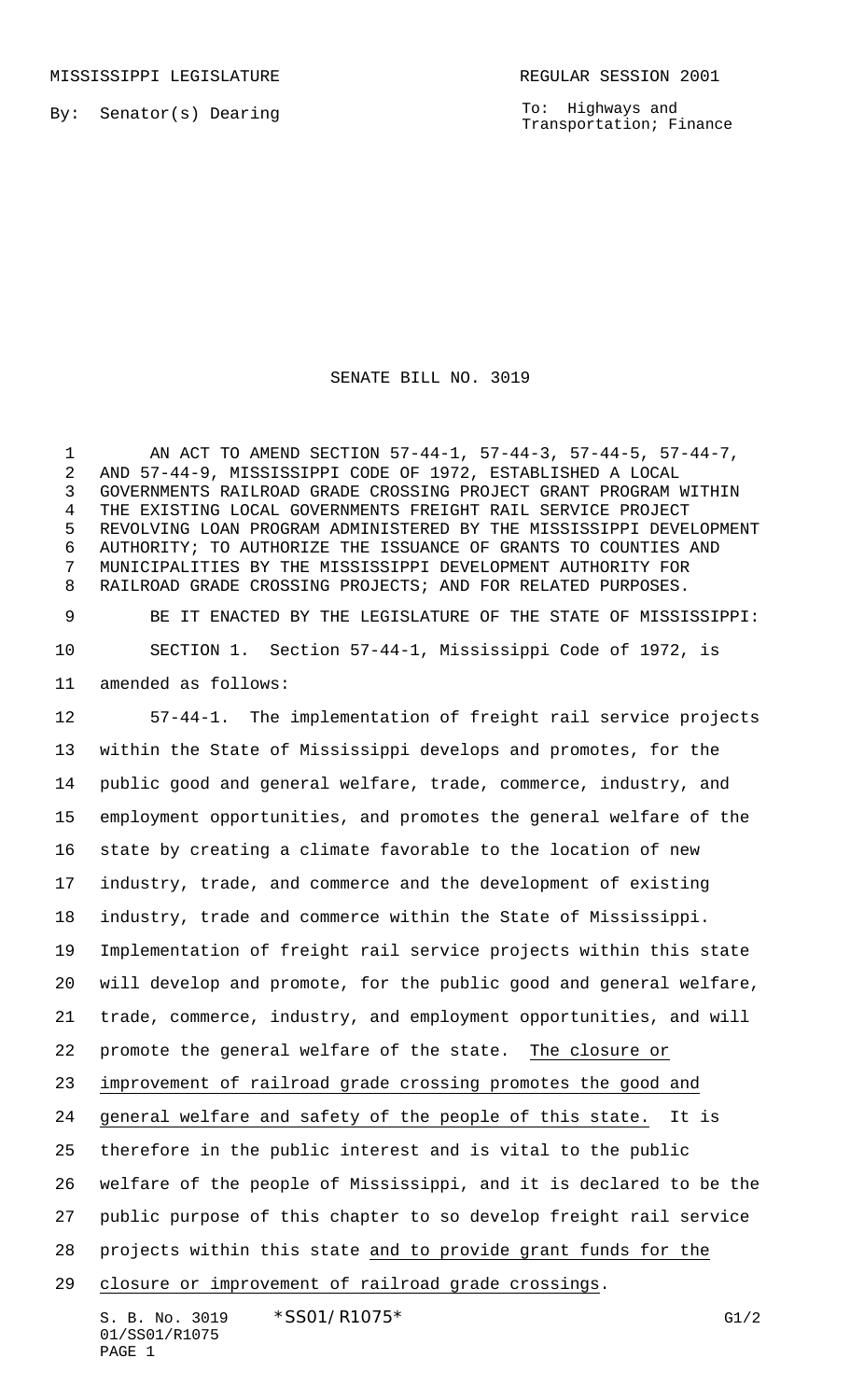SECTION 2. Section 57-44-3, Mississippi Code of 1972, is amended as follows:

57-44-3. As used in this chapter the term:

 (a) "Freight rail service project" means the acquisition, construction, installation, operation, modification, renovation, or rehabilitation of any freight rail service facilities. A project may also include any fixtures, machinery, or equipment used on, in or in connection with any such facilities. A project may be for any freight transportation purpose, provided that the authority determines that the project will further the public purposes of this chapter.

 (b) "Railroad grade crossing project" means the closure of public roadway/railroad grade crossings, realignment of construction costs of roadways being rerouted to facilitate a closure of a public roadway/railroad grade crossing, the improvement of existing public roadway/railroad grade crossings

and the installation of safe roadway/railroad grade crossings.

 SECTION 3. Section 57-44-5, Mississippi Code of 1972, is amended as follows:

 57-44-5. (1) There is established a local governments freight rail service project revolving loan program to be administered by the Mississippi Development Authority for the purpose of making loans to counties and municipalities that the governing authorities of such counties and municipalities may utilize to make loans to railroad corporations for freight rail service projects.

 (2) There is established a local governments railroad grade crossing project grant program to be administered by the Mississippi Development Authority for the purpose of providing

grants to counties and municipalities that the governing

authorities of such counties and municipalities may utilize for

61 railroad grade crossing projects.

S. B. No. 3019 \*SS01/R1075\* 01/SS01/R1075 PAGE 2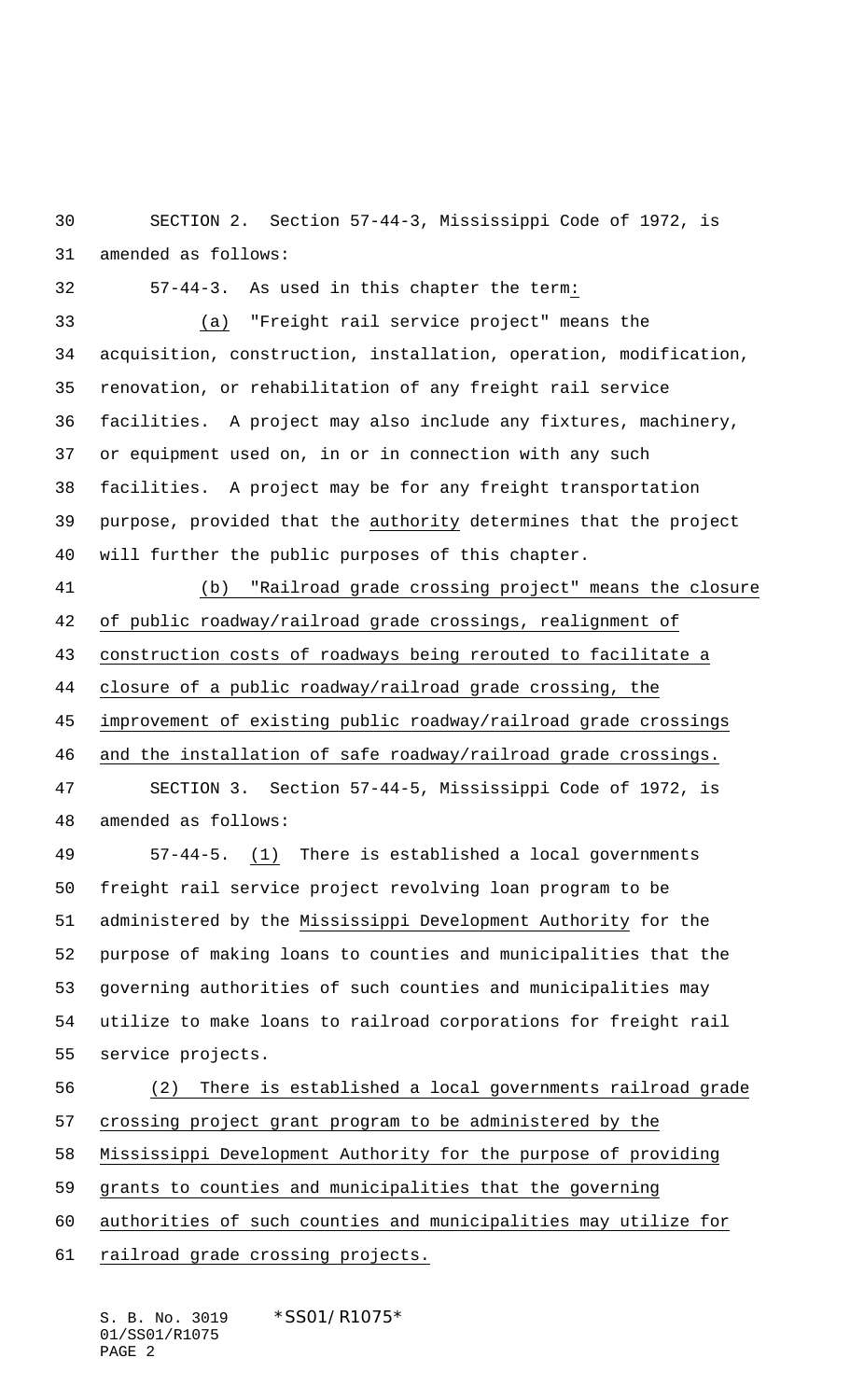SECTION 4. Section 57-44-7, Mississippi Code of 1972, is amended as follows:

 57-44-7. (1) There is created a special fund in the State Treasury to be designated as the "Local Governments Freight Rail Service and Railroad Grade Crossing Project Grant and Revolving Loan Fund," which fund shall consist of such monies as provided in Sections 57-44-11 through 57-44-39. The fund shall be maintained in perpetuity for the purposes established in this chapter. Unexpended amounts remaining in the fund at the end of a fiscal year shall not lapse into the State General Fund, and any interest earned on amounts in the fund shall be deposited to the credit of the fund. Monies in the fund may not be used or expended for any purpose except as authorized under this chapter.

S. B. No. 3019 \*SS01/R1075\* 01/SS01/R1075 PAGE 3 (2) (a) The Mississippi Development Authority shall establish a loan program by which loans, at a rate of interest not to exceed one percent (1%) less than the federal reserve discount rate, may be made available to counties and incorporated municipalities to provide loans to counties and incorporated municipalities which may be used by the governing authorities of such counties and municipalities to provide loans to railroad corporations for freight rail service projects. Loans from the revolving fund may be made to counties and municipalities as set forth in a loan agreement in amounts established by the Mississippi Development Authority. The Mississippi Development Authority may establish a maximum amount for any loan in order to provide for broad and equitable participation in the program. (b) The Mississippi Development Authority shall establish a grant program by which grants may be made available to counties and incorporated municipalities to provide grants to counties and incorporated municipalities which may be used by the governing authorities of such counties and municipalities for 93 railroad grade crossing projects. Grants from the revolving fund may be made to counties and municipalities as set forth in a grant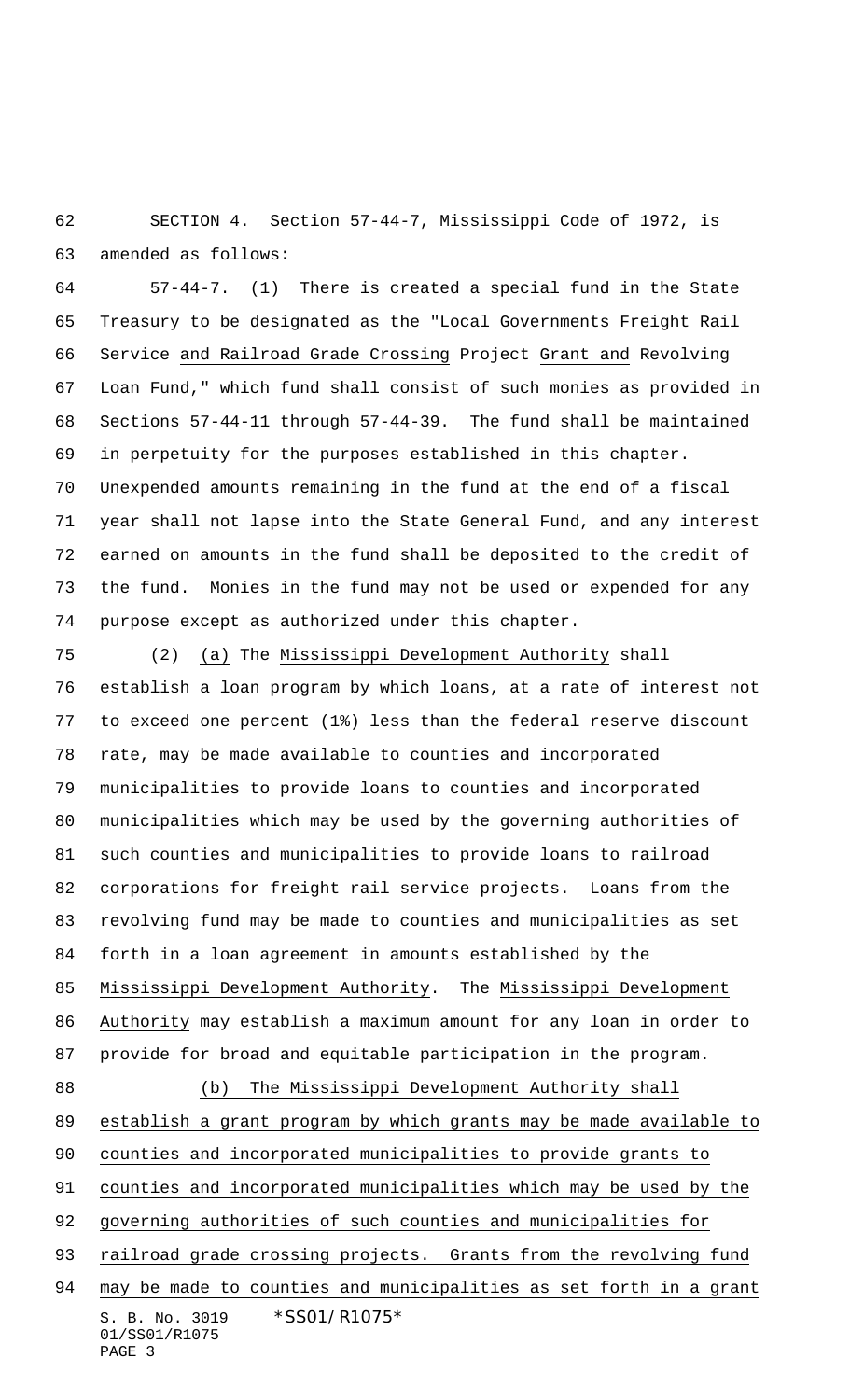agreement in amounts established by the Mississippi Development

Authority. The Mississippi Development Authority may establish a

 maximum amount for any grant in order to provide for broad and equitable participation in the program.

 (3) A county that receives a loan from the revolving fund shall pledge for repayment of the loan any part of the homestead exemption annual tax loss reimbursement to which it may be entitled under Section 27-33-77. An incorporated municipality that receives a loan from the revolving fund shall pledge for repayment of the loan any part of the sales tax revenue distribution to which it may be entitled under Section 27-65-75. Each loan agreement shall provide for (i) monthly payments, (ii) semiannual payments or (iii) other periodic payments, the annual total of which shall not exceed the annual total for any other year of the loan by more than fifteen percent (15%). The loan agreement shall provide for the repayment of all funds received within not more than fifteen (15) years from the date of project completion.

113 (4) The State Auditor, upon request of the Mississippi Development Authority, shall audit the receipts and expenditures of a county or an incorporated municipality whose loan payments appear to be in arrears, and if he finds that the county or municipality is in arrears in such payments, he shall immediately notify the Executive Director of the Department of Finance and Administration who shall withhold all future payments to the county of homestead exemption reimbursements under Section 27-33-77 and all sums allocated to the county or the municipality under Section 27-65-75 until such time as the county or the municipality is again current in its loan payments as certified by the Mississippi Development Authority.

 (5) Evidences of indebtedness which are issued pursuant to this chapter shall not be deemed indebtedness within the meaning

S. B. No. 3019 \*SS01/R1075\* 01/SS01/R1075 PAGE 4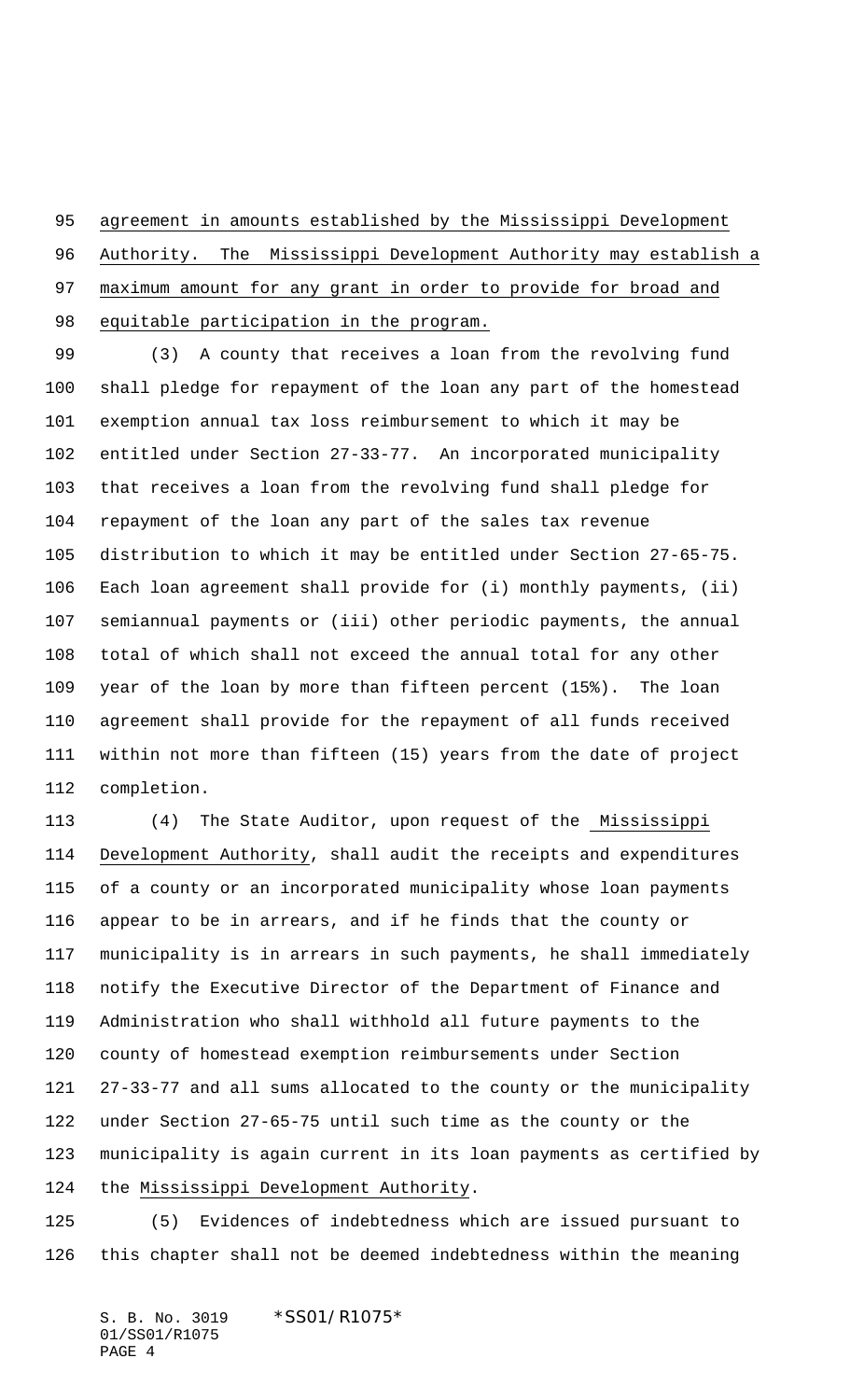specified in Section 21-33-303 with regard to cities or

 incorporated towns, and in Section 19-9-5 with regard to counties. SECTION 5. Section 57-44-9, Mississippi Code of 1972, is

amended as follows:

PAGE 5

 57-44-9. In administering the provisions of this chapter, the Mississippi Development Authority shall have the following powers and duties:

 (a) To supervise the use of all funds made available under this chapter;

 (b) To review all freight rail service projects for 137 which loans are made under this chapter by local governments;

 (c) To review all railroad grade crossing projects for 139 which grant are issued under this chapter;

 (c) To requisition monies in the Local Governments Freight Rail Service and Railroad Grade Project Grant and Revolving Loan Fund and distribute those monies to counties and municipalities, on a project-by-project basis in accordance with 144 the provisions of this chapter;

 (d) To insure that the funds made available to a county or an incorporated municipality under this chapter provide for an equitable distribution of projects and funds among the counties 148 and incorporated municipalities;

 (e) To maintain an accurate record of all funds made available to counties and municipalities.

 (f) To adopt and promulgate such rules and regulations as may be necessary or desirable for the purpose of implementing 153 the provisions of this chapter; and

S. B. No. 3019 \*SS01/R1075\* 01/SS01/R1075 (g) To file annually with the Legislature a report detailing how monies in the **\* \* \*** fund were spent during the preceding fiscal year in each county and incorporated municipality, the number of freight rail service projects and 158 railroad grade crossing projects constructed, and the cost of each project.